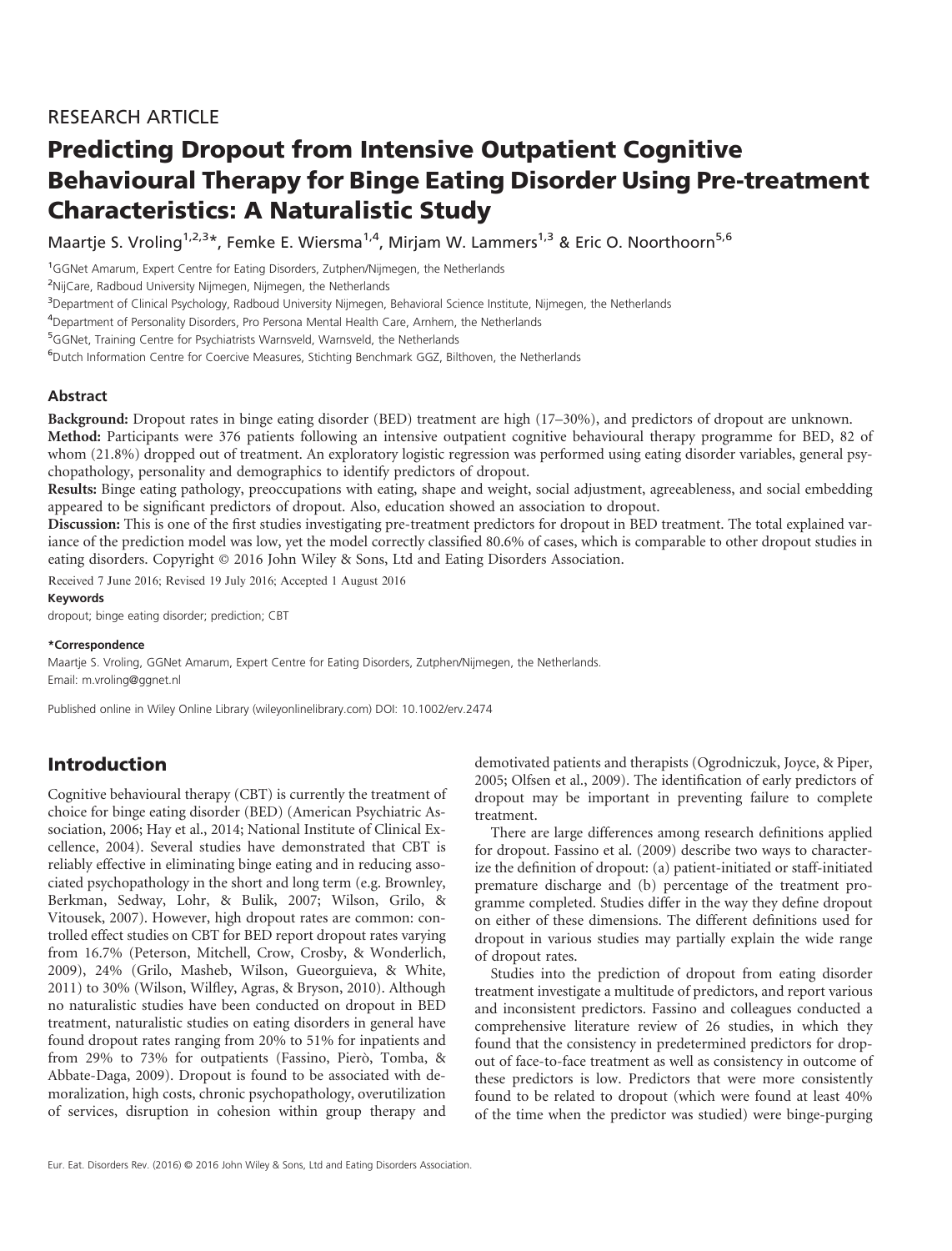subtype of anorexia nervosa, low self-directedness, lower cooperativeness, difficulties relating to others and more early life events. Predictors that can be considered unrelated to dropout (which were studied in at least 10 studies but which proved significant in 10% or less of these studies) are Body Mass index (BMI), age of onset, drive for thinness, bulimic attitude, body dissatisfaction, educational level and depression (Fassino et al., 2009). In a more recent review, Vall and Wade (2015) conducted a meta-analysis for dropout prediction of face-to-face eating disorder treatment. The amount of studies incorporated varied between predictors, with a minimum of three and a maximum of nine studies. They found the following predictors for dropout: binge-purging subtype of anorexia nervosa, frequency of binge/purge behaviours, less motivation for treatment, more comorbid psychopathology and more impulsivity. Two predictors were found to be unrelated to dropout: weight suppression (which is the difference between highest weight during adulthood and pre-treatment weight) and depressive symptoms (Vall & Wade, 2015). Even though several studies have found that treatment dropouts showed higher initial levels of depression than treatment completers in the treatment of eating disorders (e.g. Jones et al., 2012; Peake, Limbert, & Whitehead, 2005; Peñas-Lledó et al., 2013), depression eventually did not stand out as a relevant predictor of dropout (Fassino et al., 2009; Peake et al., 2005; Vall & Wade, 2015).

So far, research into the prediction of dropout of BED treatment has been scarce. Thompson-Brenner et al. (2013) combined the data of 11 studies on treatment of BED to study dropout and found that older age and being of African-American ethnicity were predictive of dropout. They found no evidence for the following predictors of dropout: number of objective binges, BMI, education and treatment duration. Flückiger and colleagues showed that also therapy process variables were predictive of dropout (with  $N = 78$  patients). Unfortunately, the study did not include pre-treatment variables (Flückiger et al., 2011).

Some studies did not perform prediction analyses but did test for differences between dropouts and completers in face-to-face BED treatment, which may indicate potential predictors for dropout. One study showed that dropouts reported significantly lower social embedding, more anxiety, more somatic problems, higher depression scores and were less conscientious than treatment completers (Deumens, Noorthoorn, & Verbraak, 2012). In a follow-up on this study, Lammers and colleagues again found that dropouts reported lower social embedding and were less conscientious. This study also found that dropouts were less agreeable than treatment completers (Lammers, Vroling, Ouwens, Engels, & van Strien, 2015). It should be noted that although differences between dropouts and completers can indicate potential predictors for dropout, it does not necessarily imply that such variables are indeed predictive of dropout (as is the case with, for instance, depression).

Very few studies have focussed on the prediction of dropout in BED treatment using pre-treatment characteristics. The present study is aimed at the identification of predictors of dropout in the treatment of BED. We define dropout as patient-initiated or staff-initiated premature discharge not because of sufficient improvement of the eating disorder. To optimize external validity, we made use of a naturalistic sample. Because there were no previous studies predicting dropout using pre-treatment characteristics, the current study employs an exploratory approach. A wide range of variables was included based on studies on dropout across eating disorders, such as eating disorder characteristics, general psychopathology, personality traits and demographics.

# Methods and materials

## Dropout definition

Dropout was defined as patient-initiated or staff-initiated premature discharge ( $n = 82$ ). When staff and patient mutually agreed, during the regular 10-week evaluation, that treatment goals were accomplished, and therefore treatment was no longer indicated; this was not considered as dropout but as completion of the treatment  $(n=3)$ .

# Participants

Participants were 376 patients<sup>1</sup> (347 women and 29 men) entering the intensive outpatient CBT programme for BED. Dropout percentage was 21.8% (76 women and 6 men), whereas 78.2% (271 women and 23 men) completed treatment. Mean age of these 376 patients was  $36.5$  years  $(SD = 10.21$ , range 18–61). Mean BMI was  $42.0 \text{ kg/m}^2$  (SD = 7.46, range 25–80 kg/m<sup>2</sup>).

## Procedure and design

The study was a naturalistic cohort study. The cohort contained all patients entering an intensive outpatient CBT programme for BED at the Amarum Expert Centre for Eating Disorders in the Netherlands between September 2003 and April 2011 that had provided informed consent. Inclusion and exclusion criteria for the intensive outpatient CBT programme for BED are described in detail by Lammers et al.,  $2015.<sup>2</sup>$  At the start of treatment, questionnaires measuring eating disorder characteristics, general psychopathology, personality traits and demographic information were administered. After treatment, dropout was identified. Dropout was treated as a binomial outcome variable.

### **Treatment**

Patients were offered 20 group sessions of one day each, for 20 consecutive weeks. A treatment day consisted of three therapy components of 75 min each: discussing daily self-monitoring of eating behaviour, cognitive therapy and psychomotor therapy (a body-oriented and movement-oriented therapy). Besides that, weight was monitored weekly. The main goal of treatment was

<sup>2</sup>The present study was part of a larger study measuring outcome in terms of treatment effects and dropout as well as predictors for treatment outcome and dropout. Data on treatment outcome and prediction of treatment outcome have been published elsewhere: Deumens et al., 2012 and Lammers et al., 2015.

<sup>&</sup>lt;sup>1</sup>Originally, 431 participants entered the study. However, one of the questionnaires (NEO-PI-R) was added only during the study, meaning that 53 participants did not fill out the NEO-PI-R. The missingness of the NEO-PI-R was completely at random (Little's Missing Completely at Random test  $p = .97$ ). We therefore decided to exclude participants who did not fill out the NEO-PI-R, leaving a total of 376 participants. In addition, two participants were forced to discontinue treatment for medical reasons unrelated to their BED. They were also excluded from the data set.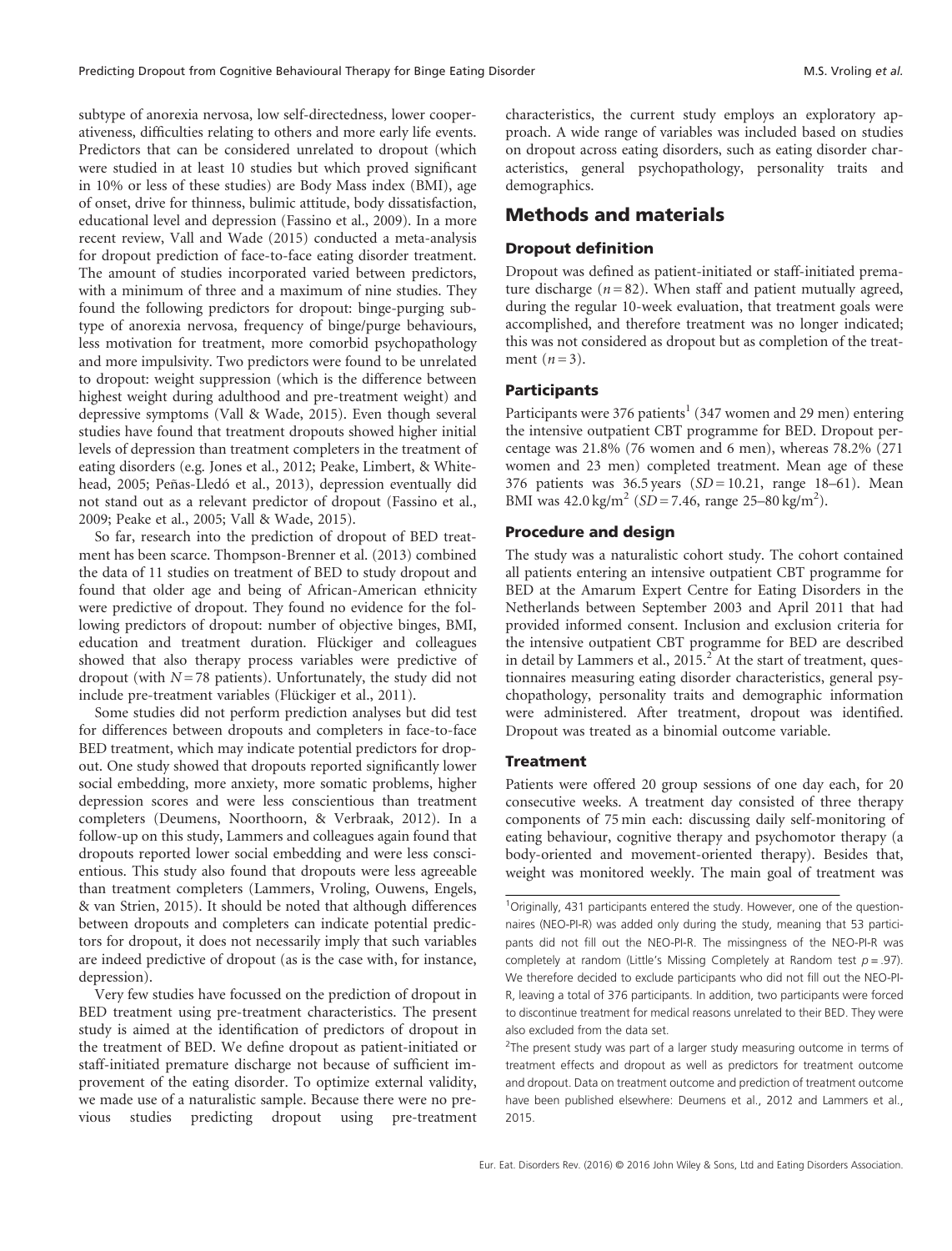to help patients regain control over their eating. This was established by stimulating a regular and sufficient eating pattern as well as stimulating to stop bingeing. Therapy further focused on the development of a more realistic body image, on decreasing body dissatisfaction and on diminishing the influence of shape and weight on self-esteem. The intensive outpatient CBT programme for BED was based on the manual developed by Fairburn, Marcus, and Wilson (1993) and was led by a psychologist, a sociotherapist and a psychomotor therapist. Patients were allowed to miss a maximum of 3 days in 20 weeks time. Up to nine patients could participate in each round of the 1-day group treatment. The group had a half open group format: new patients could enter every 10th week. Additionally, six informative group meetings of 90 min each were held for patients and their partners. The main goal of these meetings was to enhance mutual understanding and support during the process of change. After 10 weeks, all patients were evaluated on their treatment progress in a staff-meeting and in the treatment-group. For more details about the treatment, see Lammers et al. (2015).

#### **Materials**

### Eating Disorder Inventory

The Dutch translation of the Eating Disorder Inventory (EDI-1) was used as a measure for eating disorder psychopathology (Garner, Olmstead, & Polivy, 1983; Schoemaker, Van Strien, & Van der Staak, 1994). The EDI-1 consists of 64 items covering psychological and behavioural eating disorder symptomatology (range 0–384). Items such as 'I feel extremely guilty after overeating' are answered on a 6-point Likert scale. The EDI-1 consists of eight subscales: drive for thinness (7 items), bulimia (7 items), body dissatisfaction (9 items), ineffectiveness (10 items), perfectionism (6 items), interpersonal distrust (7 items), interoceptive awareness (10 items) and maturity fears (8 items). Higher scores indicate higher eating disorder psychopathology. The reliability and the validity are considered to be good in eating disorder patient groups (Garner, 1991; Garner et al., 1983; van Strien, 2002; Welch, Hall, & Norring, 1990). Internal consistency proved to be good in the present sample ( $\alpha$  = 0.804).

## Eating Disorder Evaluation Scale

The Eating Disorder Evaluation Scale (EDES) was used as a second measure for eating disorder psychopathology (Norré & Vandereycken, 1993; Vandereycken, 1993). The EDES is a selfreport questionnaire that consists of 15 questions (range 0–90). There are four subscales: anorectic preoccupation (5 items), bulimic behaviour (3 items), sexuality (3 items) and social adjustment (4 items). Lower scores indicate higher eating disorder psychopathology. The test has a good reliability and validity (Norré & Vandereycken, 1993; Vandereycken, 1993). Unfortunately, we have only subscale score records for this test. Therefore, no internal consistency could be calculated.

### Binge Eating Trigger Checklist

The Binge Eating Trigger Checklist (BETCH) is a questionnaire designed to investigate what kind of triggers precede a binge. For each trigger (75 in total), people answer whether the trigger precedes a binge yes or no (e.g. I felt excluded; I was bored; I was

worried about my future; I felt fat). Furthermore, some questions concerning the amount of food eaten, the frequency of such binges and compensatory behaviours are asked. The BETCH is a clinical tool meant to investigate what kind of triggers precede a binge and is not meant as a sum-up questionnaire (Vanderlinden et al., 2004). We did not use the complete BETCH, but we did make use of five questions of the BETCH: four to check for compensatory behaviour and one to check for the number of binges per week. These questions are: After a binge eating episode, will you start fasting? (Yes/No); After a binge eating episode, will you start vomiting? (Yes/No); After a binge eating episode, will you start laxation? (Yes/No); After a binge eating episode, will you start excessive exercise? (Yes/No); How often do these binge eating episodes occur? (enter average per day/week/month) (Vanderlinden et al., 2004).

#### Symptom Checklist 90

The Dutch version of the Symptom Checklist 90 (SCL-90) was used to measure general psychopathology (Arrindell & Ettema, 2003). The SCL-90 consists of 90 items on the severity of experienced physical (e.g. suffering from headache) and psychological (e.g. feeling lonely) complaints during the previous week, which are answered on a 5-point Likert scale (range 90–450). Patients answer the degree they feel bothered by complaints. The SCL-90 comprises eight subscales: agoraphobia (7 items), anxiety (10 items), depression (16 items), somatization (12 items), insufficiency (9 items), distrust (18 items), hostility (6 items) and sleeplessness (3 items). The items can be summed for a total score, indicating a general level of psychopathology. Higher scores indicate a higher level of psychopathology. Reliability and validity of the Dutch version of the SCL-90 proved to be good (Arrindell & Ettema, 2003). Internal consistency proved to be excellent in the present sample ( $\alpha$  = 0.972).

#### The Beck Depression Inventory

The Dutch version of the Beck Depression Inventory (BDI) was used to measure levels of depression (Beck, Ward, Mendelson, Mock, & Erbaugh, 1961; Bouman, Luteijn, Albersnagel, & Van der Ploeg, 1985). The BDI consists of 21 questions on the severity of depressive complaints in the last week. These questions are answered on a scale of 0 to 3, e.g.: 0) I do not feel sad; 1) I feel sad; 2) I am sad all the time and I can't snap out of it; 3) I am so sad or unhappy that I can't stand it. The 21 items are summed for a total score (range 0–63). Higher scores indicate higher levels of depression. The reliability and validity of the Dutch version of the BDI proved to be good (Beck, Steer, & Garbin, 1988; Bouman et al., 1985). Internal consistency proved to be good in the present sample  $(\alpha = 0.849)$ .

## Revised Neuroticism–Extraversion–Openness Personality Inventory

The Dutch version of the Revised Neuroticism–Extraversion– Openness Personality Inventory (NEO-PI-R) was used to assess personality characteristics (Costa & McCrae, 1992; Hoekstra, Ormel, & de Fruyt, 1996). The NEO-PI-R consists of 240 items such as 'I sometimes have wild ideas' which are answered on a 5-point Likert scale (range per scale 48–240). The NEO-PI-R consists of five personality dimensions, each measured with 48 items: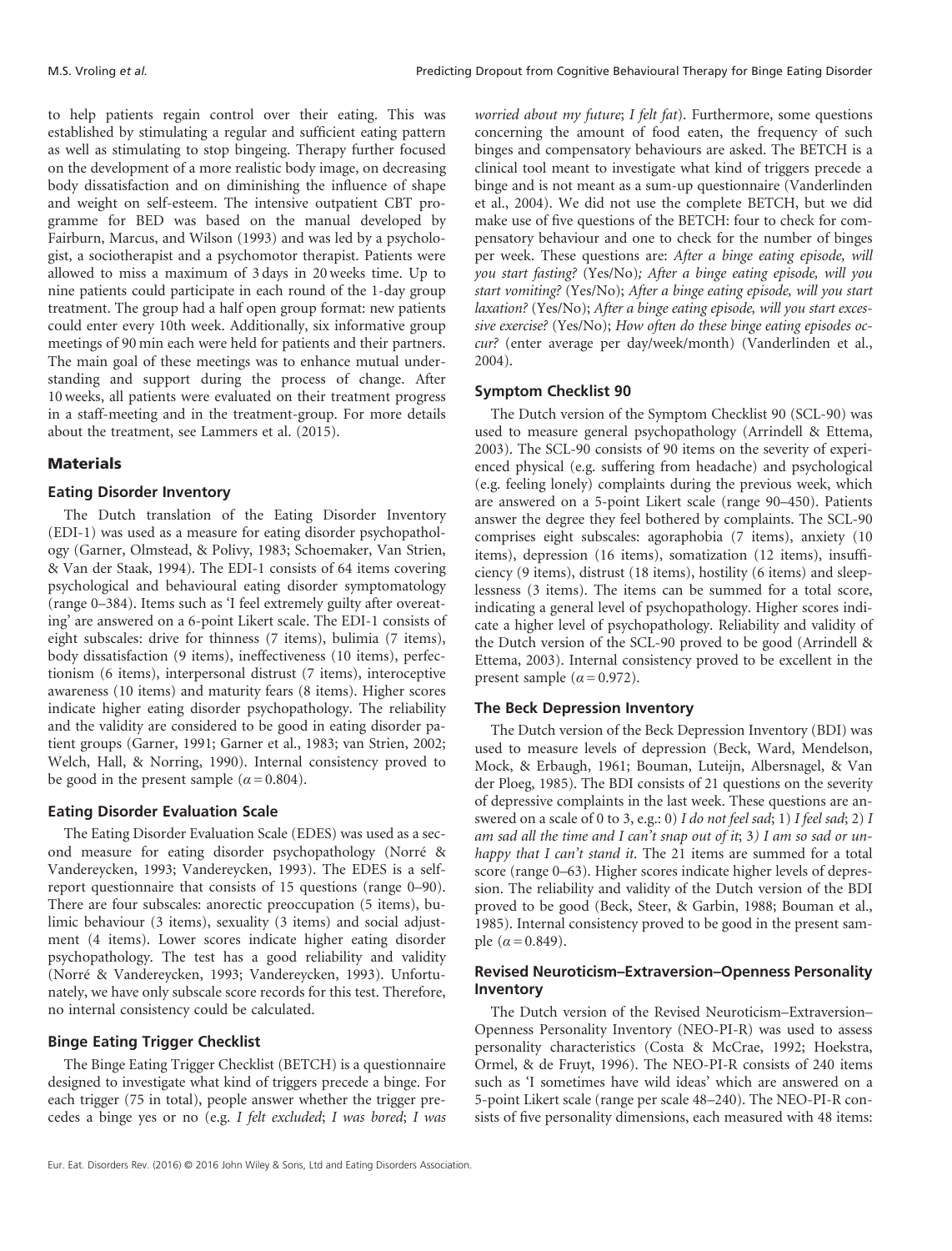extraversion, neuroticism, openness, agreeableness and conscientiousness. Higher scores indicate a higher level of the specific personality dimension. The reliability and validity proved to be good (e.g. Costa & Widiger, 1994; Piedmont, 1998). Internal consistency proved to be acceptable in the present sample ( $\alpha$  = 0.712).

#### Background variables

In addition to the above-mentioned questionnaires, patients were measured for height and weight through which we computed their BMI  $(kg/m^2)$  and were asked for demographics: They were asked about daytime activity (I go to school/college/university; I have a job; I am on sick leave; I do volunteer work; I am looking for a job; I don't have a job). Patients who were employed, currently active as a student or doing volunteer work were labelled as having a daytime activity, whereas patients who were unemployed and not studying were labelled as without daytime activity. Marital status (I am married; I am divorced; I am a widow(er); I have a romantic partner; I am single) and living situation (I live on my own; I live with my parents; I live with my partner; else, namely….) were asked for to be able to determine 'social embedding' (in line with Deumens et al. [2012] and Lammers et al. [2015]). Those patients that were married, in a romantic relationship or living with their parents were rated as having a high social embedding, whereas those patients that did not have a romantic relationship (who rated that they were divorced, a widow(er) or single) and who reported living alone were rated as having low social embedding. Furthermore, level of education (low, medium and high) was determined: primary education and lowest level of vocational education were coded as 'low education', prevocational and vocational education were coded as 'medium education' and higher vocational (professional) education, pre-university education and university were coded as 'high education'.

#### Statistical analysis

Before performing analyses, we explored the data for incomplete records. A maximum of three missing cases per variable was found. For questionnaires that consist of multiple scales, missing values were estimated with an expectation maximization analysis. Any missing values on the BDI were replaced by the group mean.

Because so far only few predictors for dropout from BED treatment have been identified, we applied an exploratory method of analysis. As a first step, to identify possible relevant predictors, all continuous variables were included in separate ANOVA's as independent variables with dropout as dependent variable. For all categorical variables, a chi-squared test was used. Following the Hosmer and Lemeshow criterion (Hosmer & Lemeshow, 2000), all variables with p-value below 0.2 were considered potentially relevant and were entered in a logistic regression, with dropout as dependent variable. All categorical variables were dummy coded (0, 1), with level of education (the only categorical variable with more than two levels, namely low/medium/high) being split up into 'low level of education' (0, 1) and 'medium level of education' (0, 1). If the chi-squared test for either of the education dummies meets the Hosmer and Lemeshow criterion, both dummies will be entered in the regression analysis (as the two dummies together represent three levels of education, because patients that have a high level of education score 0 on the dummies for both low and medium level of education). A forced entry backward deselection procedure was used to isolate significant predictors of dropout. Wald statistic was used for the deselection procedure. The model fit as expressed by Mcfadden's pseudo  $R^2$ was inspected at each step. IBM SPSS 21 (IBM Corp, 2012) was used for data analysis.

# **Results**

Tables 1 and 2 present information about the initially selected predictors for dropout: EDI-scales, EDES-scales, binge eating episodes per week, occurrence of vomiting, fasting, laxative use and excessive body activity after a binge, SCL-90-scales, BDI, NEO-PI-R-scales, age, gender, social embedding, daytime activity, level of education and BMI.

The following predictors showed p-values lower than  $p = .20$ and were included in the multivariate prediction analysis: EDI bulimia scale, EDI maturity fears scale, EDES anorectic preoccupation scale, EDES social adjustment scale, fasting after a binge, vomiting after a binge, number of binges per week, SCL-90 anxiety scale, SCL-90 agoraphobia scale, SCL-90 somatization scale, NEO-PI-R neuroticism scale, NEO-PI-R agreeableness scale, NEO-PI-R conscientiousness scale, daytime activity and social embedding. See Tables 1 and 2 for all comparisons.

The final logistic regression model included the EDI bulimia scale, EDES anorectic preoccupation scale, EDES social adjustment scale, NEO-PI-R agreeableness scale, low and medium level of education and social embedding. This model explained 10.4 % of the variance (Mcfaddens R square  $= 0.104$ , log likelihood change = 395.87–354.55), which may be valued as reasonable, and was able to correctly classify 80.6% of the cases. Low social embedding ( $Ex(B) = 0.33$ ,  $p < .01$ ), not fulfilling medium level of education<sup>3</sup> (Ex(B) = 0.57,  $p = .04$ ), less EDI bulimia (Ex(B)  $= 0.93$ ,  $p = .04$ ), lower EDES anorectic preoccupation scores (Ex  $(b) = 0.92$ ,  $p = .03$ ), lower EDES social adjustment scores (Ex(b) = 0.93,  $p = .02$ ) and less NEO-PI-R agreeableness (Ex(b) = 0.98,  $p < .01$ ) significantly predicted dropout. In case of the EDES scales, we need to keep in mind that lower scores imply more psychopathology, so dropout is related to more anorectic preoccupation and to more problems in social adjustment. We observed no co-linearity between these final variables: the variance inflation factors were between 1000 and 1.013, which is well below threshold (O'Brien, 2007). See Table 3 for details of the final model.

# **Discussion**

This study aimed to identify pre-treatment predictors of dropout from CBT treatment for BED in a naturalistic study. Because only very little is known about the prediction of dropout in BED, we made use of an exploratory analysis. A range of variables were included: eating disorder characteristics, general psychopathology, personality traits and demographics. In the present study,

<sup>&</sup>lt;sup>3</sup>Note that 'not fulfilling a medium level of education predicted dropout' does not mean that a lower level of education predicted dropout. Level of education was dummy coded 'low level of education' (0, 1) and 'medium level of education' (0, 1). To be able to conclude that the current 'not fulfilling a medium level of education' means having a lower-than-medium education, 'low level of education' should also predict dropout, which it doesn't.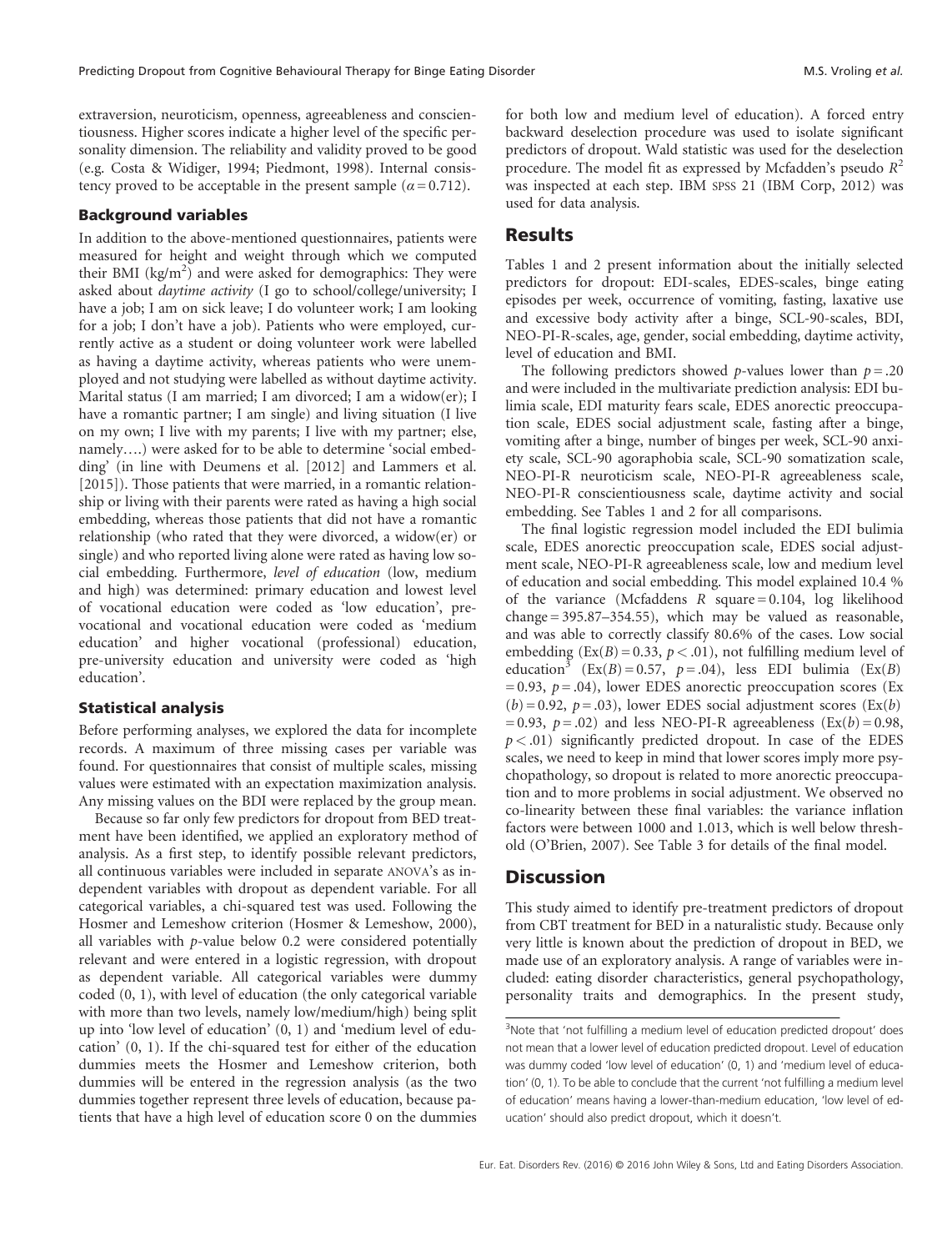|                           | Total   |      | Completers       |      | Dropouts         |      | Test statistic      |
|---------------------------|---------|------|------------------|------|------------------|------|---------------------|
|                           | $\it n$ | $\%$ | $\boldsymbol{n}$ | $\%$ | $\boldsymbol{n}$ | $\%$ | Pearson chi-squared |
| Total                     | 376     | 100  | 294              | 78.2 | 82               | 21.8 |                     |
| Demographic Variables     |         |      |                  |      |                  |      |                     |
| Female                    | 347     | 92.3 | 271              | 92.2 | 76               | 92.7 | 0.02                |
| Low social embedding      | 113     | 30.1 | 73               | 24.8 | 40               | 48.8 | $17.50**$           |
| Having daytime activity   | 254     | 67.6 | 205              | 69.7 | 49               | 59.8 | $2.91^\circ$        |
| Level of education        |         |      |                  |      |                  |      |                     |
| Low                       | 40      | 10.6 | 35               | 11.9 | 5                | 6.1  | $2.27^{\circ}$      |
| Medium                    | 192     | 51.1 | 145              | 49.3 | 47               | 57.3 | 1.64                |
| High                      | 144     | 38.3 | 114              | 38.8 | 30               | 36.5 | 0.13                |
| Eating Disorder Variables |         |      |                  |      |                  |      |                     |
| Vomiting                  | 14      | 3.7  | 13               | 4.4  |                  | 1.2  | $1.83^{\circ}$      |
| Fasting                   | 67      | 17.8 | 46               | 15.6 | 21               | 25.6 | $4.35*$             |
| Laxative use              | 8       | 2.1  | 6                | 2.0  | $\overline{2}$   | 2.4  | 0.05                |
| Excessive body activity   | 80      | 21.3 | 59               | 20.1 | 21               | 25.6 | 1.18                |

Table 1 Univariable associations of discrete variables regarding demographic and eating disorder characteristics comparing treatment completers versus dropouts using chi-squared tests

Note:

21.81% of the patients dropped out of treatment. Of the eating disorder characteristics, lower bulimia scores, lower anorectic preoccupation scores and lower psychosocial adjustment scores were found to be predictive of dropout, whereas binges per week, EDI subscales, compensatory behaviours and BMI were found not to predict dropout. General psychopathology (depression and SCL-90 subscales) did not predict dropout. With respect to personality traits, it was found that less agreeableness was predictive of dropout, whereas neuroticism, extraversion, openness to experience and conscientiousness were not predictive. In terms of demographics, low social embedding and (medium) education were found to predict dropout, whereas age, gender and daytime activity were unpredictive of dropout. As this is one of the first studies focusing on dropout prediction in a BED population, these findings are an important first step in reducing the dropout rates in BED-treatment.

Patients with lower EDI-Bulimia scores have a higher chance of dropout than patients with higher EDI-Bulimia scores, meaning that those with less binge eating pathology are more likely to drop out of treatment. In the meantime, the EDES-bulimic subscale was unpredictive of dropout. It should be noted that the EDES-bulimic subscale consists of only three items that ask for bingeing and two types of compensatory behaviour, which are related to bulimia nervosa, whereas the EDI-Bulimia subscale consists of seven items measuring bingeing, eating in secrecy and responding to stress with (over)eating, which is relevant to bulimia nervosa and BED. Thus, the EDI-Bulimia subscale is more relevant to BED behaviour. An ecologically valid interpretation of EDI-Bulimia predicting dropout would be that those patients that have less binge eating pathology drop out because the treatment programme is an intensive outpatient treatment, for which patients have to be at the treatment facility for six hours per week. The time invested may not match the burden felt by their binge eating disorder. Remarkably, this predictor has not been found in other studies on dropout in eating disorders (e.g. Fassino et al., 2009; Thompson-Brenner et al., 2013; Vall & Wade, 2015). For instance, Fassino and colleagues found that bulimic attitude was only predictive of dropout in 2 out of 22 studies that considered it as a predictor. These 22 studies have included both outpatient and more intensive forms of treatment yet have mostly focused on anorexia nervosa and bulimia nervosa, for which intensive treatment likely better matches the severity of the illness (Fassino et al., 2009; Thompson-Brenner et al., 2013; Vall & Wade, 2015). Future studies should aim to interview dropped out patients to help interpret the present finding.

Patients with lower scores on anorectic preoccupations were found to have a higher change of dropout than patients with high scores. The subscale anorectic preoccupations measures the level of over/underweight (but does not differentiate at more extreme levels of over/underweight such as in the present population) and preoccupations with eating, body weight and body shape. Such preoccupations (or shape and weight concerns, as measured by the Eating Disorder Examination Questionnaire (EDEQ); Fairburn & Beglin, 1994) have not been found as predictor in other studies on dropout in eating disorders (Fassino et al., 2009; Vall & Wade, 2015), but it should be noted that only one study so far has focused on pre-treatment predictors of dropout in BED treatment (Thompson-Brenner et al., 2013). The finding of anorectic preoccupations as predictor of dropout seems remarkable, as the present treatment included psychomotor therapy, which aims at diminishing body dissatisfaction and creating a more realistic body image which should result in a reduction in shape and weight concerns.

Patients with poor social adjustment have a higher chance of dropout than patients with very good social adjustment. This is

 $p<.2$ 

 $*_{p}$  < .05

<sup>\*\*</sup> $p < .01$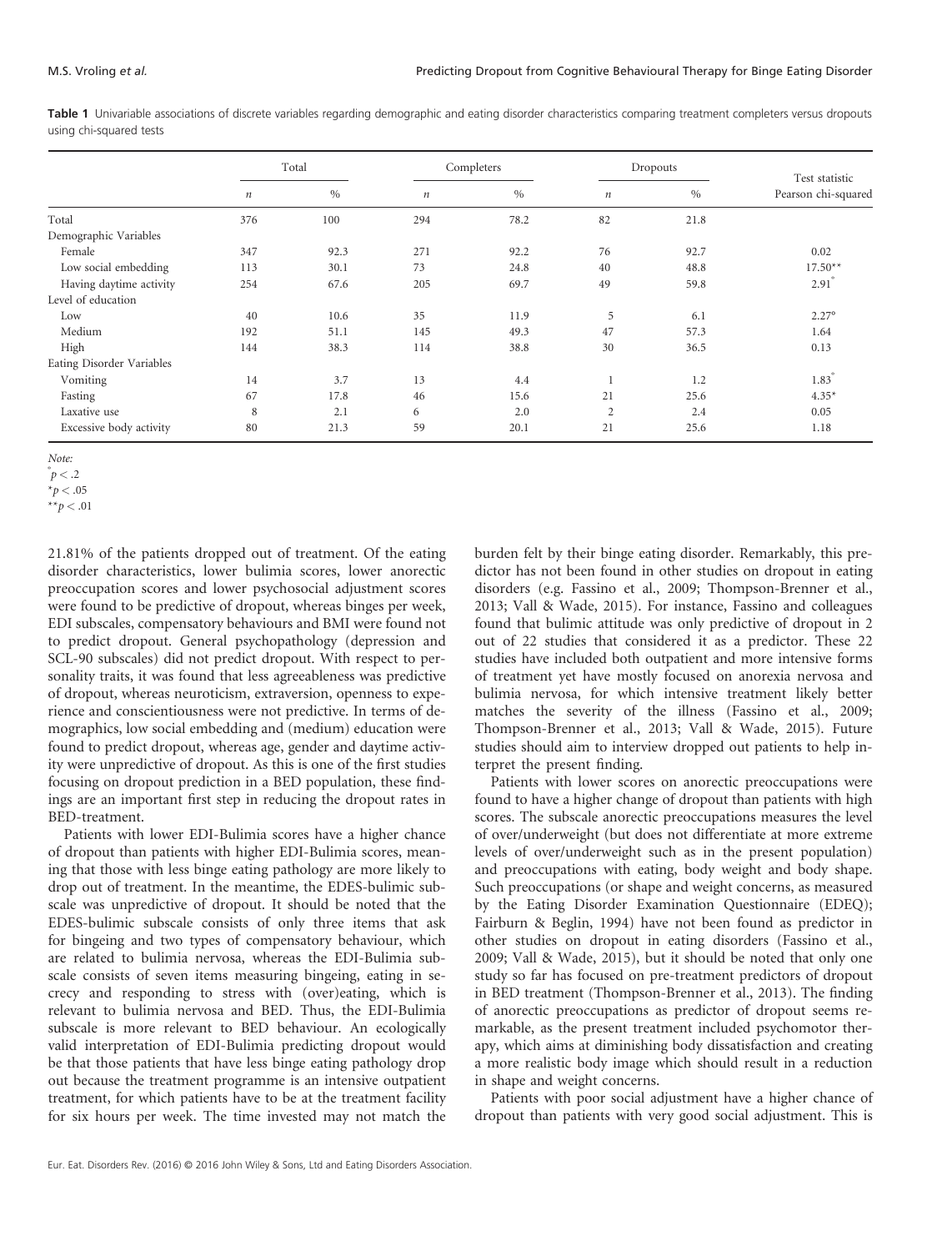Table 2 Univariable associations of continuous variables regarding demographic, eating disorder characteristics, general psychopathology and personality traits comparing treatment completers versus dropouts using t-tests

|                                 | Total<br>M(SD) | Completers<br>M(SD) | Dropouts<br>M(SD) | Test statistic<br>F |
|---------------------------------|----------------|---------------------|-------------------|---------------------|
|                                 |                |                     |                   |                     |
| $\boldsymbol{N}$                | 376            | 294                 | 82                |                     |
| Demographic variables           |                |                     |                   |                     |
| Age                             | 36.45 (10.21)  | 36.38 (10.14)       | 36.67 (10.49)     | 0.51                |
| Eating disorder characteristics |                |                     |                   |                     |
| Binge eating/week               | 1.17(2.94)     | 1.27(3.20)          | .80(1.66)         | $7.30^\circ$        |
| Body mass index                 | 42.02 (7.46)   | 41.89 (6.95)        | 42.48 (9.08)      | 3.11                |
| EDI drive for thinness          | 9.90(5.11)     | 9.73(5.11)          | 10.51(5.07)       | 0.40                |
| EDI bulimia                     | 7.29(4.26)     | 7.44(4.16)          | 6.74(4.58)        | $0.56^{\circ}$      |
| EDI body dissatisfaction        | 21.84 (6.08)   | 21.98(6.18)         | 21.35(5.71)       | 0.34                |
| EDI interoceptive awareness     | 6.79(4.67)     | 6.74(4.78)          | 6.99(4.30)        | 0.76                |
| EDI ineffectiveness             | 9.49(6.23)     | 9.29(6.28)          | 10.23(6.02)       | 0.27                |
| EDI perfectionism               | 4.21(3.66)     | 4.25(3.76)          | 4.08(3.30)        | 1.49                |
| EDI interpersonal distrust      | 4.40(3.76)     | 4.29(3.77)          | 4.77 (3.70)       | 0.02                |
| EDI maturity fear               | 3.62(3.23)     | 3.46(3.04)          | 4.21(3.80)        | $4.52^\circ$        |
| EDES anorectic preoccupation    | 9.11(3.68)     | 9.26(3.49)          | 8.60 (4.27)       | $4.04^{\circ}$      |
| EDES bulimic scale              | 13.59(2.11)    | 13.53(2.11)         | 13.79(2.12)       | 0.12                |
| EDES sexuality scale            | 10.52(4.13)    | 10.62(4.08)         | 10.16(4.31)       | 0.10                |
| EDES social adjustment scale    | 15.45 (4.26)   | 15.78(4.10)         | 14.26 (4.64)      | $2.68**$            |
| General Psychopathology         |                |                     |                   |                     |
| SCL-90 anxiety                  | 18.65(7.04)    | 18.19(6.65)         | 20.29(8.12)       | $8.27*$             |
| SCL-90 agoraphobia              | 11.07(4.44)    | 10.74(4.28)         | 12.27 (4.82)      | $2.11***$           |
| SCL-90 depression               | 37.50 (12.31)  | 37.21 (12.21)       | 38.54 (12.66)     | 0.39                |
| SCL-90 somatization             | 24.99 (8.35)   | 24.49 (8.11)        | 26.79 (8.96)      | $2.01*$             |
| SCL-90 insufficiency            | 20.54(6.60)    | 20.35(6.43)         | 21.22 (7.19)      | 1.94                |
| SCL-90 distrust                 | 39.13 (11.87)  | 38.75 (11.42)       | 40.49 (13.32)     | 2.30                |
| SCL-90 hostility                | 9.81(3.20)     | 9.82(3.26)          | 9.74(3.00)        | 0.46                |
| SCL-90 sleeplessness            | 6.56(2.99)     | 6.52(2.93)          | 6.72(3.22)        | 0.30                |
| <b>BDI</b>                      | 18.61 (8.32)   | 18.36 (8.25)        | 19.54 (8.57)      | 1.58                |
| Personality traits              |                |                     |                   |                     |
| NEO-PI-R neuroticism            | 164.21 (22.59) | 163.36 (23.42)      | 167.24 (19.17)    | $2.01^\circ$        |
| NEO-PI-R extraversion           | 143.14 (20.22) | 143.47 (19.58)      | 141.99 (22.45)    | 3.62                |
| NEO-PI-R openness to experience | 155.19 (17.66) | 154.97 (17.41)      | 155.99 (18.61)    | 1.38                |
| NEO-PI-R agreeableness          | 173.50 (15.41) | 174.64 (15.15)      | 169.41 (15.74)    | $0.68**$            |
| NEO-PI-R conscientiousness      | 147.90 (20.29) | 148.85 (20.50)      | 144.50 (19.24)    | $0.01^{\circ}$      |

Note:

EDI, Eating Disorder Inventory; EDES, Eating Disorder Evaluation Scale; SCL-90, Symptom Checklist 90; BDI, Beck Depression Inventory; NEO-PI-R, Revised Neuroticism– Extraversion–Openness Personality Inventory.

 $p < .2$ 

 $*_{p}$  < .05

\*\* $p < .01$ 

in line with a study by Peake et al. (2005), in which they found indications that poor social adjustment could be predictive of dropout in an eating disorder sample. To the best of our knowledge, this is the only other study so far focusing on social adjustment as predictor of dropout in an eating disorder sample. The social adjustment scale measures social functioning in general as well as professional and relational functioning. Relational functioning may be relevant for treatment and even more relevant for group treatment, as one needs to relate to both the therapist and group members. Related to the construct of social adjustment is 'difficulties in relating to others', which has been found to be a stable predictor for dropout from eating disorder treatment (Fassino et al., 2009).

Patients with very low agreeableness have a higher chance of dropout than patients with very high agreeableness. Although not studied in relation to eating disorders, agreeableness has been studied in relation to dropout in other psychological disorders and has presented mixed results: agreeableness was found to be unrelated to dropout in the treatment of complicated grief (Ogrodniczuk, Piper, Joyce, McCallum, & Rosie, 2003) and post-traumatic stress disorder (van Emmerik, Kamphuis, Noordhof, & Emmelkamp, 2011), whereas lower agreeableness was found to be predictive of dropout in the treatment of pathological gambling (Ramos-Grille, Gomà-i-Freixanet, Aragay, Valero, & Vallès, 2013). It should be noted that these studies all made use of individual therapy. It could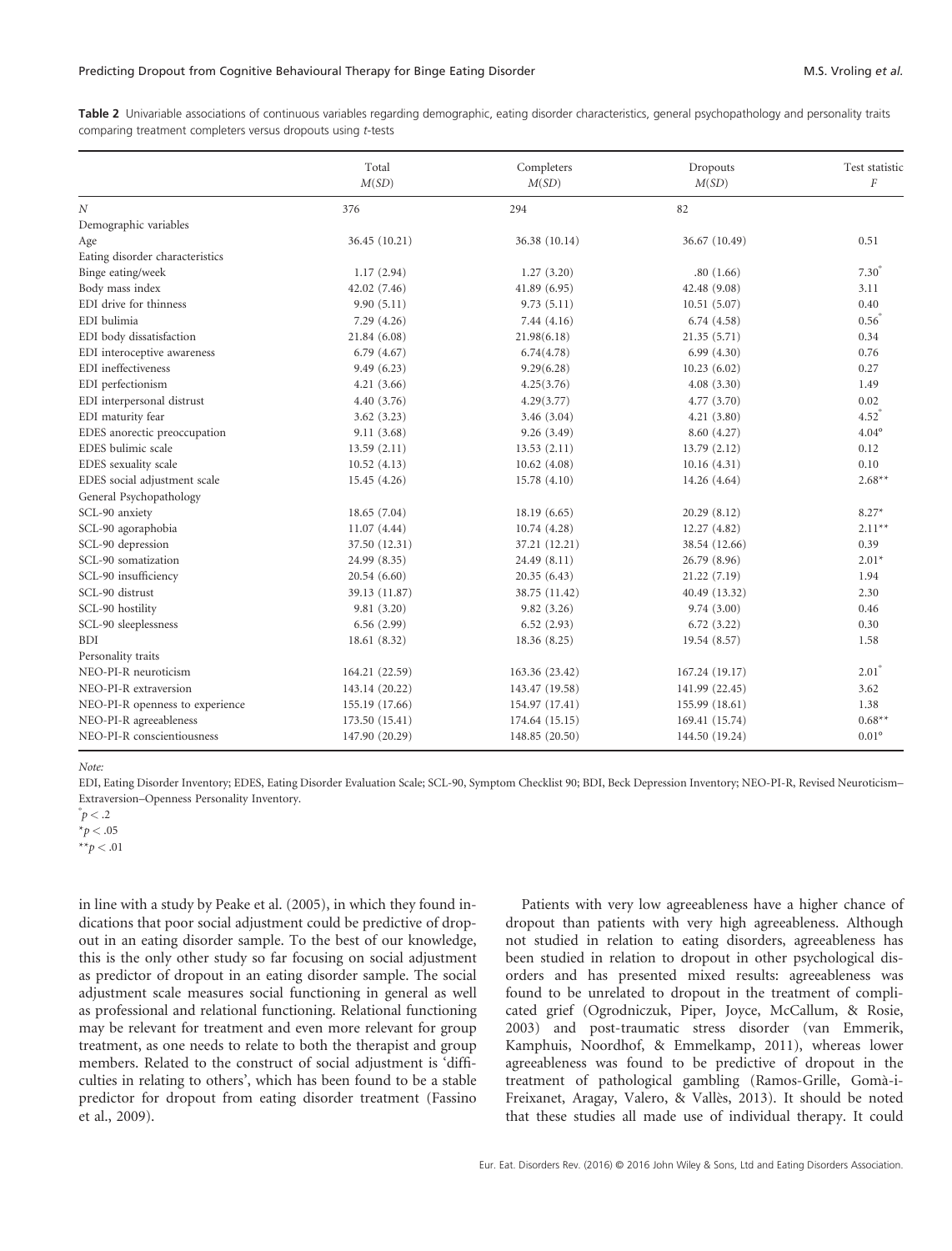Table 3 Final logistic regression model using fixed backward deselection

|                              | $B$ -weight | $Ex(B)$ (95% CI)    | <i>p</i> -value |
|------------------------------|-------------|---------------------|-----------------|
| Low social embedding         | $-1.10$     | $0.33(0.19 - 0.57)$ | $\leq 0.01**$   |
| Level of education low       | 0.56        | $1.75(0.81 - 3.78)$ | .16             |
| Level of education medium    | $-0.57$     | $0.57(0.33 - 0.96)$ | $.04*$          |
| EDI bulimia                  | $-0.07$     | $0.93(0.87-0.99)$   | $.04*$          |
| EDES anorectic preoccupation | $-0.09$     | $0.92(0.85 - 0.99)$ | $.03*$          |
| EDES social adjustment scale | $-0.07$     | $0.93(0.87 - 1.00)$ | $.02*$          |
| NEO-PI-R agreeableness       | $-0.02$     | $0.98(0.96 - 0.99)$ | $.01*$          |
| Constant                     | 5.64        |                     | $< 0.01**$      |

Note:

EDI, Eating Disorder Inventory; EDES, Eating Disorder Evaluation Scale; NEO-PI-R, Revised Neuroticism–Extraversion–Openness Personality Inventory, CI, Confidence Interval.

\*\* $p < .01$ 

be that receiving therapy in a group is difficult for patients with low agreeableness. Low agreeable people are characterized by (for instance) little trust, uncooperativeness and irritability (Costa & Widiger, 2002). These factors may be hard to combine with being open about your psychological troubles within a group of people and with building a working alliance (Hirsh, Quilty, Bagby, & McMain, 2012). More research is needed to determine whether people with low agreeableness characteristics are better served with individual therapy, or whether dropout from (group) therapy can be prevented by, for instance, paying extra attention to building a working alliance and a safe group environment.

The dummy coded predictor 'medium education' was found to be negatively associated with dropout, meaning that a lack of medium education enhances the risk of dropout. The finding of level of education being related to dropout is inconsistent with the only other study on drop out in BED treatment (Thompson-Brenner et al., 2013), as well as with (most) other dropout prediction studies in eating disorders (Fassino et al., 2009). Whether this difference stems from a difference in defining level of education is not completely clear. Several studies are unclear on how level of education was determined (e.g. Mahon, Bradley, Harvey, Winston, & Palmer, 2001; Van Strien, Van der Ham, & Van Engeland, 1992), whereas other studies turn out to make use of a different categorization by, for instance, classifying 'high school' as lower education and 'having started any type of college' as medium or higher education (e.g. Fassino, Abbate-Daga, Pireo, Leombruni, & Rovera, 2003; Thompson-Brenner et al., 2013). In comparison, in the present study, we categorized various levels of high school under different levels of education (based on difficulty/whether they prepare for vocational education or university). This means that those patients that were classified as having lower education in other studies can be found in either of the levels of our study. This complicates the direct comparison of findings. Whether the presently found 'not fulfilling medium level of education' predictor for dropout means having a lower-thanmedium or a higher-than-medium education remains unclear, also because the dummy coded predictor 'low education' was not predictive of dropout (yet reached a  $p = .16$  with  $n = 40$ ). As such, the present finding is difficult to interpret. Future studies

on predictors for dropout from BED treatment should clarify the predictive role of education.

Patients with low social embedding have a higher chance of dropping out of the treatment than patients with high social embedding. This corroborates and extends the findings from prior studies, where treatment dropouts were found to have lower social embedding than treatment completers (Deumens et al., 2012; Lammers et al., 2015). When one has a high social embedding, one either comes home to someone or lives in a romantic relationship. With high social embedding comes being able to talk to someone on a daily basis. This person may function as a support system the patient may reflect their thoughts to. Also, people with high social embedding are more likely to eat together. These are likely to be desirable conditions for treatment because of social control and social support. Also, without these conditions, it becomes harder to talk about treatment and the eating disorder. As such, frustrations regarding treatment, the therapist or group members are difficult to discuss, which may perhaps lead to a quicker dropout for low socially embedded patients.

Next to the importance of significant predictors for dropout are those variables that turned out not to predict dropout. In line with the literature (Fassino et al., 2009; Thompson-Brenner et al., 2013; Vall & Wade, 2015), we found (among other things) that drive for thinness, body dissatisfaction and depression were not predictive of dropout from CBT group-treatment for BED. Also, we found no evidence that comorbid psychopathology was predictive of dropout, which is contrasting the findings of Vall and Wade (2015). However, none of the studies included in Vall and Wade's meta-analysis had included patients suffering from BED.

A clear strength of the present study was the large homogeneous population. All data were collected within one institute, on only two locations, with the same protocol. It is, nevertheless, important and interesting to replicate this study among different institutes to see whether our findings can be replicated and can be translated to other treatment facilities. In addition, as we are currently only providing post hoc interpretations on how the found predictors would lead to dropout, it would be informative to ask patients about their reasons for drop out. This could, for instance, tell us whether indeed patients with relatively little eating disorder burden (as indicated by the EDI-Bulimia subscale) feel that the effort of coming to therapy is too big and could shed light on what reasons patients with low agreeableness have for not continuing their group therapy. It would be informative to compare such interviews with interviews of patients who did complete treatment. To the best of our knowledge, such interview studies have not yet been performed in eating disorder dropout research.

The modest explained variance should be noted as a limitation, as it limits the clinical relevance of the outcome. The current study revealed only 10% explained variance in a population of  $N = 376$  and 22% dropout. This may imply that the present focus on eating disorder characteristics, general psychopathology, personality and demographics is not broad (or specific) enough, or it could imply that dropout is difficult to predict. On the other hand, the present model is able to accurately predict 80.6% of the dropout cases. This accuracy level is comparable to or better than other prediction models for dropout in eating disorder treatment (64%–78.8%; e.g. Agras et al., 2000; Blouin et al., 1995; Waller, 1997). These studies do not report percentage explained

 $*_{p}$  < .05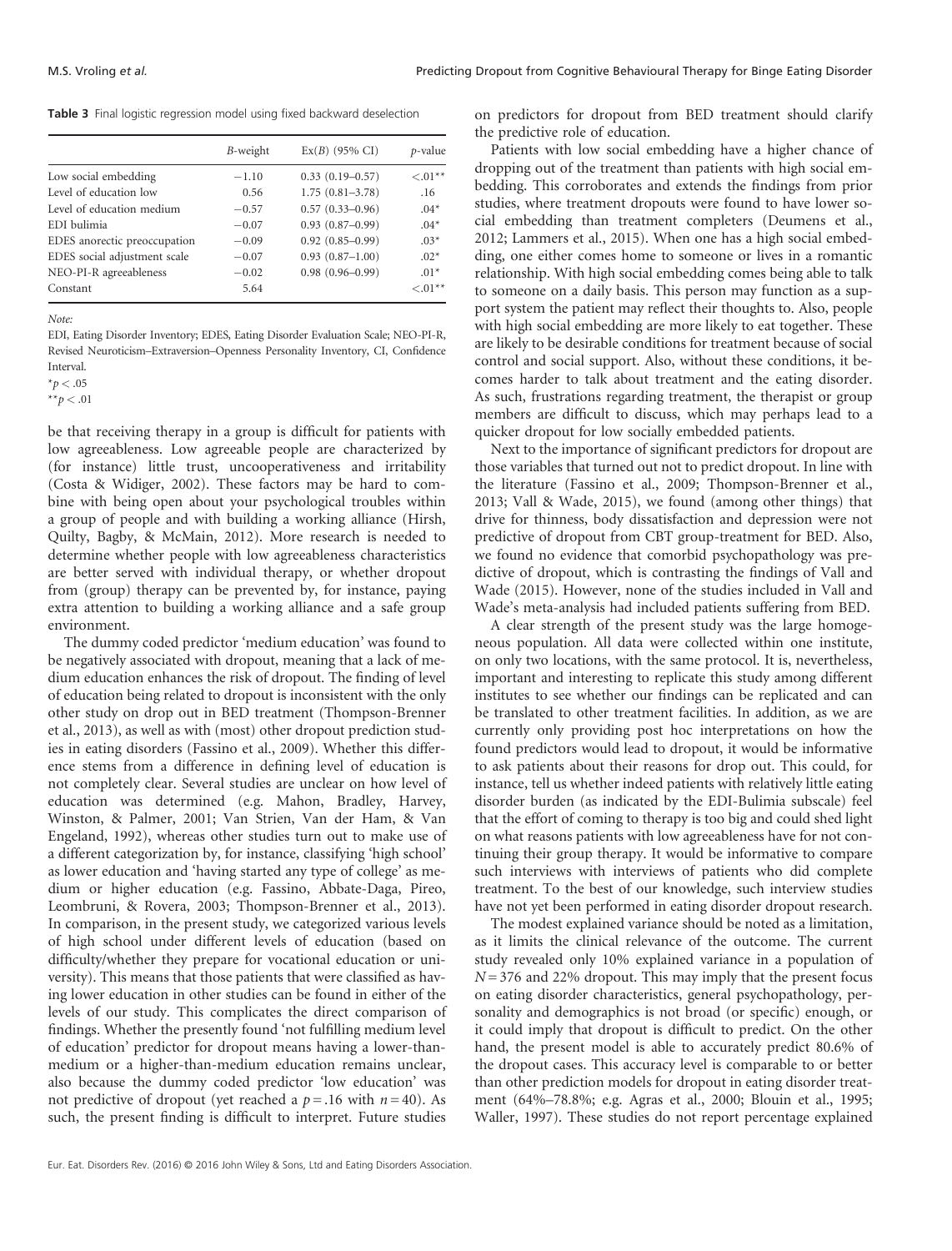variance. Yet the fact that the accuracy percentages are comparable may lead to the tentative conclusion that percentage explained variance for the other studies would be comparable (and hence,  $\vert$ ow $\rangle$ .

In conclusion, when it comes to the prediction of dropout from CBT treatment for BED, we find that eating disorder characteristics can partly predict dropout. Most importantly, patients with less severe binge eating complaints (as measures by EDI-Bulimia) drop out more quickly. Furthermore, patients that are more preoccupied with their eating, shape and weight drop out more quickly, as are those with lower psychosocial adjustment.

General psychopathology was found to be unrelated to dropout. In terms of personality, lower agreeableness was found to predict dropout, yet other personality factors did not. Also, in terms of demographics, those patients that have low social embedding (that live alone and are not in a romantic relationship) have a higher risk of dropout. How education adds to this picture remains to be seen. It might be worthwhile to pay special attention to patients that meet the predictors for dropout prior to or during the treatment of BED. Future studies should test whether intervening on these predictors can contribute to the prevention of dropout.

# **REFERENCES**

- Agras, W. S., Crow, S. J., Halmi, K. A., Mitchell, J. E., Wilson, G. T., & Kraemer, H. C. (2000). Outcome predictors for the cognitive behavior treatment of bulimia nervosa: Data from a multiside study. American Journal of Psychiatry, 157, 1302–1308. 10.1176/ appi.ajp.157.8.1302.
- American Psychiatric Association (2006). Practice guidelines for treatment of patients with eating disorders (3rd ed.,, ). Washington, DC: Author.
- Arrindell, W. A., & Ettema, J. H. M. (2003). SCL-90, Symptom Checklist. Handleiding bij een multidimensionele psychopathology-indicator [Manual for a multidimensional psychopathology indicator]. Lisse: Swets Test Publishers.
- Beck, A. T., Steer, R. A., & Garbin, M. G. (1988). Psychometric properties of the Beck Depression Inventory: Twenty-five years of evaluation. Clinical Psychology Review, 8(1), 77–100. 10.1016/ 0272-7358(88)90050-5.
- Beck, A. T., Ward, C. H., Mendelson, M., Mock, J., & Erbaugh, J. (1961). An inventory for measuring depression.Archives of General Psychiatry, 4, 561–571. 10.1001/archpsyc.1961.01710120031004.
- Blouin, J., Schnarre, K., Carter, J., Blouin, A., Tener, L., Zuro, C., et al. (1995). Factors affecting dropout rate from cognitive behavioral group treatment for bulimia nervosa. International Journal of Eating Disorders, 17, 323–329. 10.1002/1098-108X(199505) 17:4<323::AID-EAT2260170403>3.0.CO;2-2.
- Bouman, T. K., Luteijn, F., Albersnagel, F. A., & Van der Ploeg, F. A. (1985). Enige ervaringen met de Beck Depression Inventory (BDI) [Some experiences with the Beck Depression Inventory]. Gedrag: Tijdschrift voor psychologie, 13(2), 13–24.
- Brownley, K. A., Berkman, N. D., Sedway, J. A., Lohr, K. N., & Bulik, C. M. B. (2007). Binge eating disorder treatment: A systematic review of randomized controlled trials. International Journal of Eating Disorders, 40(4), 337–348. 10.1002/eat.20372.
- O'Brien, R. M. (2007). A caution regarding rules of thumb for variance inflation factors. Quality & Quantity, 41, 673–690. 10.1007/ s11135-006-9018-6.
- Costa, P. T. Jr., & McCrae, R. R. (1992). Revised NEO Personality Inventory (NEO-PI-R) and the Five Factor Inventory (NEO-FFI): Professional manual. Odessa, FL: Psychological Assessment Resources.
- Costa, P. T. Jr., & Widiger, T. A. (1994). Personality disorders and the five-factor model of personality. Washington, DC, US: American Psychological Association.
- Costa, P. T. Jr., & Widiger, T. A. (2002). Personality disorders and the five-factor model of personality (2nd ed). Washington, DC, US: American Psychological Association.
- Deumens, R. A., Noorthoorn, E. O., & Verbraak, M. J. (2012). Predictors for treatment outcome of binge eating with obesity: A

naturalistic study. Eating Disorders, 20(4), 276–287. 10.1080/ 10640266.2012.689207.

- van Emmerik, A. A. P., Kamphuis, J. H., Noordhof, A., & Emmelkamp, P. M. G. (2011). Catch me if you can: Do the five-factor model personality traits moderate dropout and acute treatment response in post-traumatic stress disorder patients? Psychotherapy and Psychosomatics, 80, 386–388. 10.1159/ 000329111.
- Fairburn, C. G., & Beglin, S. J. (1994). Assessment of eating disorders: Interview or self-report questionnaire? International Journal of Eating Disorders, 16, 363–370. 10.1002/1098-108X(199412) 16:4<363::AID-EAT2260160405>3.0.CO;2-#.
- Fairburn, C. G., Marcus, M. D., & Wilson, G. T. (1993). Cognitivebehavioral therapy for binge eating and bulimia nervosa: A comprehensive treatment manual. In C. G. Fairburn, & G. T. Wilson (Eds.), Binge eating: Nature, assessment and treatment (pp. 361–404). New York: Guilford Press.
- Fassino, S., Abbate-Daga, G., Pireo, A., Leombruni, P., & Rovera, G. G. (2003). Drop-out from brief psychotherapy within a combination treatment in bulimia nervosa: The role of temperament and anger. Psychotherapy & Psychosomatics, 72, 203-210. 10.1159/000070784.
- Fassino, S., Pierò, A., Tomba, E., & Abbate-Daga, G. (2009). Factors associated with dropout from treatment for eating disorders: A comprehensive literature review. BMC Psychiatry, 9(1), 67. 10.1186/1471-244X-9-67.
- Flückiger, C., Meyer, A., Wampold, B. E., Gassmann, D., Messerli-Bürgy, N., & Munsch, S. (2011). Predicting premature termination within a randomized controlled trial for binge-eating patients. Behavior Therapy, 42, 716–725. 10.1016/j. beth.2011.03.008.
- Garner, D. M. (1991). Eating disorder inventory-2. Odessa, FL: Psychological Assessment Resources.
- Garner, D. M., Olmstead, M. P., & Polivy, J. (1983). Development and validation of a multidimensional eating disorder inventory for anorexia nervosa and bulimia. International Journal of Eating Disorders, 2(2), 15–34.
- Grilo, C. M., Masheb, R. M., Wilson, G. T., Gueorguieva, R., & White, M. A. (2011). Cognitive–behavioral therapy, behavioral weight loss, and sequential treatment for obese patients with binge-eating disorder: A randomized controlled trial. Journal of Consulting and Clinical Psychology, 79(5), 675–685. 10.1037/ a0025049.
- Hay, P., Chinn, D., Forbes, D., Madden, S., Newton, R., Sugenor, L., et al. (2014). Royal Australian and New Zealand College of Psychiatrists clinical practice guidelines for the treatment of eating disorders. Australian and New Zealand Journal of Psychiatry, 48(11), 977–1008. 10.1177/ 0004867414555814.
- Hirsh, J. B., Quilty, L. C., Bagby, R. M., & McMain, S. F. (2012). The relationship between agreeableness and the development of the working alliance in patients with borderline personality disorder. Journal of Personality Disorders, 26, 616–627. 10.1521/ pedi.2012.26.4.616.
- Hoekstra, H. A., Ormel, J., & De Fruyt, F. (1996). NEO persoonlijkheids vragenlijsten: NEO-PI-R: NEO-FFI. Swets Test Services.
- Hosmer, D. W. & Lemeshow, S. (2000). Applied logistic regression (2nd ed.). New York, NY: Wiley.
- IBM CorpReleased (2012). IBM SPSS statistics for Windows, Version 21.0. Armonk, NY: IBM Corp.
- Jones, C., Bryant-Waugh, R., Turner, H. M., Gamble, C., Melhuish, L., & Jenkins, P. E. (2012). Who benefits most from guided selfhelp for binge eating? An investigation into the clinical features of completers and non-completers. Eating Behaviors, 13(2), 146–149. 10.1016/j.eatbeh.2011.11.016.
- Lammers, M. W., Vroling, M. S., Ouwens, M. A., Engels, R. C. M. E., & Van Strien, T. (2015). Predictors of outcome for cognitive behavioural therapy in binge eating disorder. European Eating Disorder Review, 23, 219–228. 10.1002/erv.2356.
- Mahon, J., Bradley, S. N., Harvey, P. K., Winston, A. P., & Palmer, R. L. (2001). Childhood trauma has dose-effect relationship with dropping out from psychotherapeutic treatment for bulimia nervosa: A replication. International Journal of Eating Disorders, 30, 138–148. 10.1002/eat.1066.
- National Institute of Clinical Excellence (2004). Eating disorders: Core interventions in the treatment and management of anorexia nervosa, bulimia nervosa and related eating disorders (Clinical Guideline 9). Retrieved 2 June 2015, from http://www.nice.org. uk/guidance/CG9/chapter/key-priorities-for-implementation
- Norré, J., & Vandereycken, W. (1993). Ambulante behandeling van Eetstoornissen [Ambulant treatment of eating disorders]. Houten/Diegem: Bohn Stafleu Van Loghum.
- Ogrodniczuk, J. S., Joyce, A. S., & Piper, W. E. (2005). Strategies for reducing patient-initiated premature termination of psychotherapy. Harvard Review of Psychiatry, 13, 57–70. 10.1080/ 10673220590956429.
- Ogrodniczuk, J. S., Piper, W. E., Joyce, A. S., McCallum, M., & Rosie, J. S. (2003). NEO-Five Factor Personality Traits as predictors of response to two forms of group psychotherapy. International Journal of Group Psychotherapy, 53, 417–442. 10.1521/ ijgp.53.4.417.42832.
- Olfsen, M., Mojtabai, R., Sampson, N. A., Hwang, I., Druss, B., Wang, P. S., et al. (2009). Dropout from outpatient mental health care in the United States. Psychiatric Services, 60, 898–907. 10.1176/appi.ps.60.7.898.
- Peake, K. J., Limbert, C., & Whitehead, L. (2005). Gone, but not forgotten: An examination of the factors associated with dropping